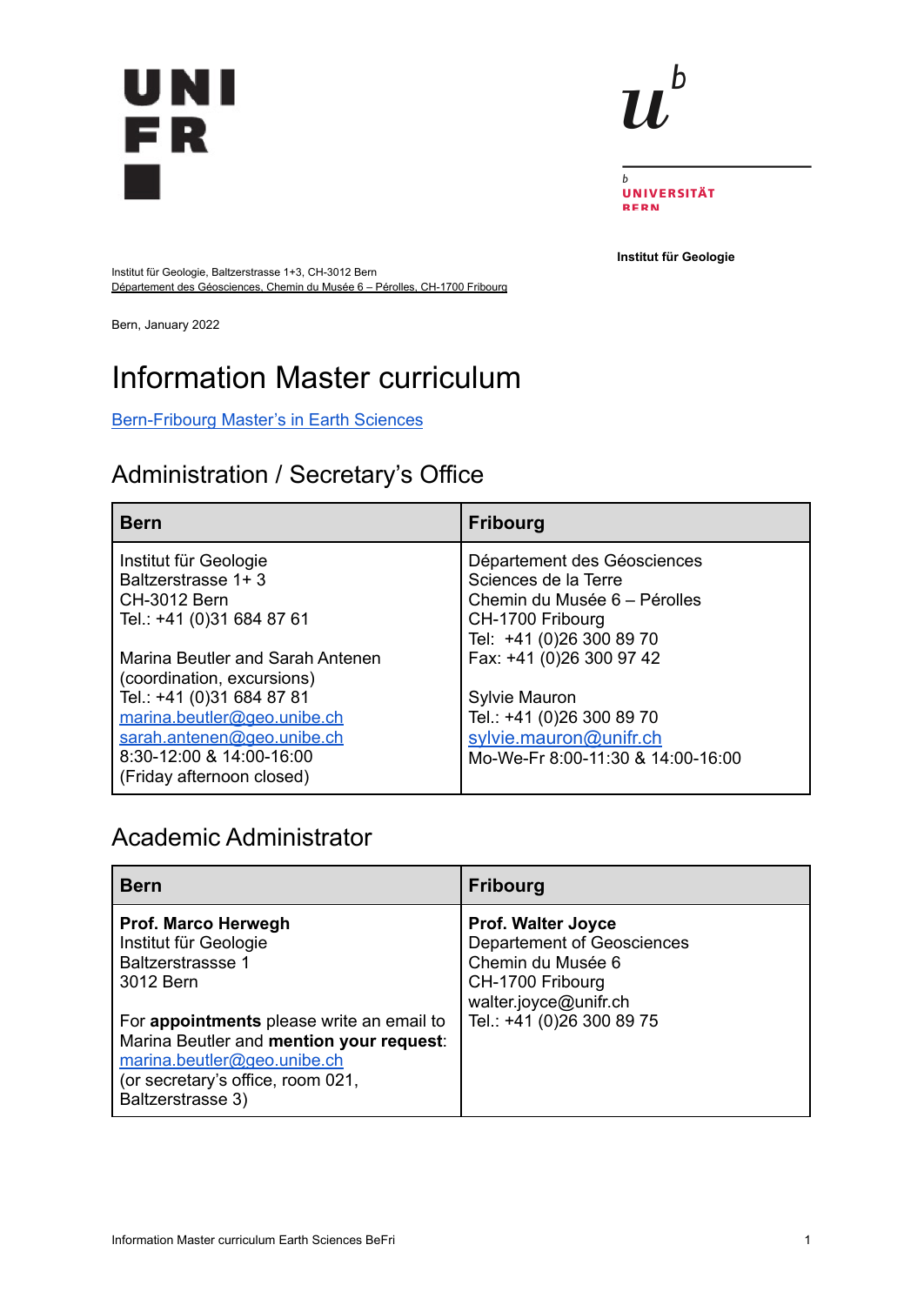### Deadlines

| Fall: 30 April<br>Spring:<br>15 December (BE) /<br>30 November (FR) | Final date for regular enrolment at the University of Bern and<br>Fribourg (external students)                                                                                                                                                                                                                                                                                    |
|---------------------------------------------------------------------|-----------------------------------------------------------------------------------------------------------------------------------------------------------------------------------------------------------------------------------------------------------------------------------------------------------------------------------------------------------------------------------|
| April - September                                                   | Meeting with advisors for selection master thesis                                                                                                                                                                                                                                                                                                                                 |
| 31 August (fall) /<br>31 January (spring)                           | Late enrolment with additional fee of CHF 100.- (BE) / 50.- (FR)<br>(external students)<br>Renewal of enrolment (for Bernese students)<br>www.selfservice.studis.unibe.ch                                                                                                                                                                                                         |
|                                                                     | Activation campus account: www.campusaccount.unibe.ch                                                                                                                                                                                                                                                                                                                             |
| 19 September                                                        | Start fall semester                                                                                                                                                                                                                                                                                                                                                               |
| 19-23 September                                                     | Dynamic alps excursion                                                                                                                                                                                                                                                                                                                                                            |
| Fall: 8 October<br>Spring: 3 days<br>after start lectures           | Course registration KSL: www.ksl.unibe.ch<br>Registration deadlines: check "registration periods" in KSL                                                                                                                                                                                                                                                                          |
| 30 September and<br>28 February                                     | Registration BeNeFri convention (every semester)<br>Bern: www.selfservice.studis.unibe.ch (checkbox)<br>Fribourg: my.unifr.ch (GeFri)<br>1 <sup>st</sup> semester: Secretary's Office sends a list with all Bernese<br>$\bullet$<br>master students to the University Fribourg. Wait for login<br>information for GeFri.<br>Every semester: sign the "declaration sur l'honneur". |
| in October                                                          | Information login for course registration Fribourg in GeFri                                                                                                                                                                                                                                                                                                                       |
| End of each semester                                                | Travel expenses                                                                                                                                                                                                                                                                                                                                                                   |
| 31 January and<br>31 August                                         | Renewal of enrolment (for Bernese students)<br>www.selfservice.studis.unibe.ch                                                                                                                                                                                                                                                                                                    |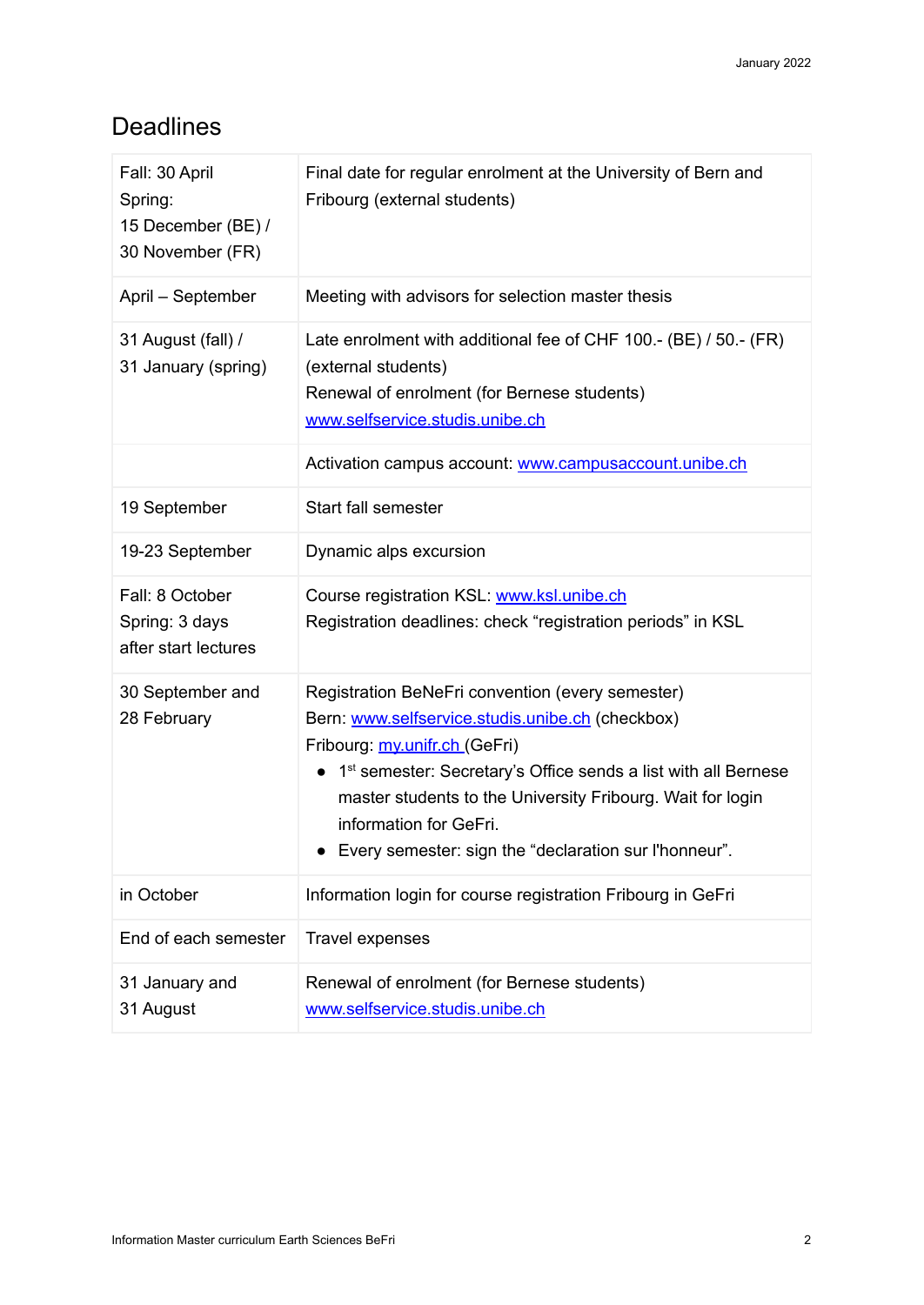#### **Websites**

You find all information about [courses,](https://earth-science-master.unibe.ch/?page_id=71) [thesis,](https://earth-science-master.unibe.ch/?page_id=321) travel [expenses](https://www.unibe.ch/e1006/e251033/e648365/BeNeFri-Rueckerstattung_ger.pdf) and field [expenses](https://earth-science-master.unibe.ch/content_dw/pages/dateien/BeFri_Master_Field_Expenses.pdf) on the Website of the Bern-Fribourg Master in Earth Sciences: [earth-science-master.unibe.ch](http://earth-science-master.unibe.ch/)

The regulations are on the factsheet, incl. BEFRI reglement[:](http://www.geo.unibe.ch/factsheetmsc) [www.geo.unibe.ch/factsheetmsc](http://www.geo.unibe.ch/factsheetmsc)

### Enrolment

- 1. Enrolment University
- 2. Registration BeNeFri convention (Bern: checkbox in semester data sheet)
- 3. Registration for courses and examinations in
	- a. Bern: in KSL [www.ksl.unibe.ch](http://www.ksl.unibe.ch)
	- b. Fribourg: in GeFri [my.unifr.ch](http://my.unifr.ch/)

Please Register at the **home university of your MSc supervisor**!

All information about registration in Fribourg[:https://www.unifr.ch/scimed/en/studies/register](https://www.unifr.ch/scimed/en/studies/register)

#### Advisors

Once a potential thesis supervisor has been found, you should arrange a personal interview with the supervisor. The aim of this meeting is to create an individual study plan that satisfies your interests and aims, but also makes sense from practical, academic and professional points of view.

### Coordinators of the specialties

| <b>ELE: Earth and Life Evolution</b>                            | Prof. Klaus Mezger (BE), Prof. Walter Joyce (FR)                                          |
|-----------------------------------------------------------------|-------------------------------------------------------------------------------------------|
| <b>EM: Earth Materials</b>                                      | Prof. Sergey Churakov (BE), Prof. Jörg Hermann (BE)<br>or Prof. Bernard Grobéty (FR)      |
| <b>ERG: Environmental &amp;</b><br><b>Resource Geochemistry</b> | Dr. Peter Alt-Epping (BE), Prof. Larryn Diamond (BE) or<br>Prof. Bernard Grobéty (FR)     |
| <b>GEOL: Geology</b>                                            | Prof. Marco Herwegh (BE), Prof. Fritz Schlunegger (BE)<br>or Prof. tit. J. Mosar (FR)     |
| <b>PAQS: Pure &amp; Applied</b><br><b>Quaternary Sciences</b>   | Prof. Flavio Anselmetti (BE), Prof. Fritz Schlunegger<br>(BE) or Prof. tit. J. Mosar (FR) |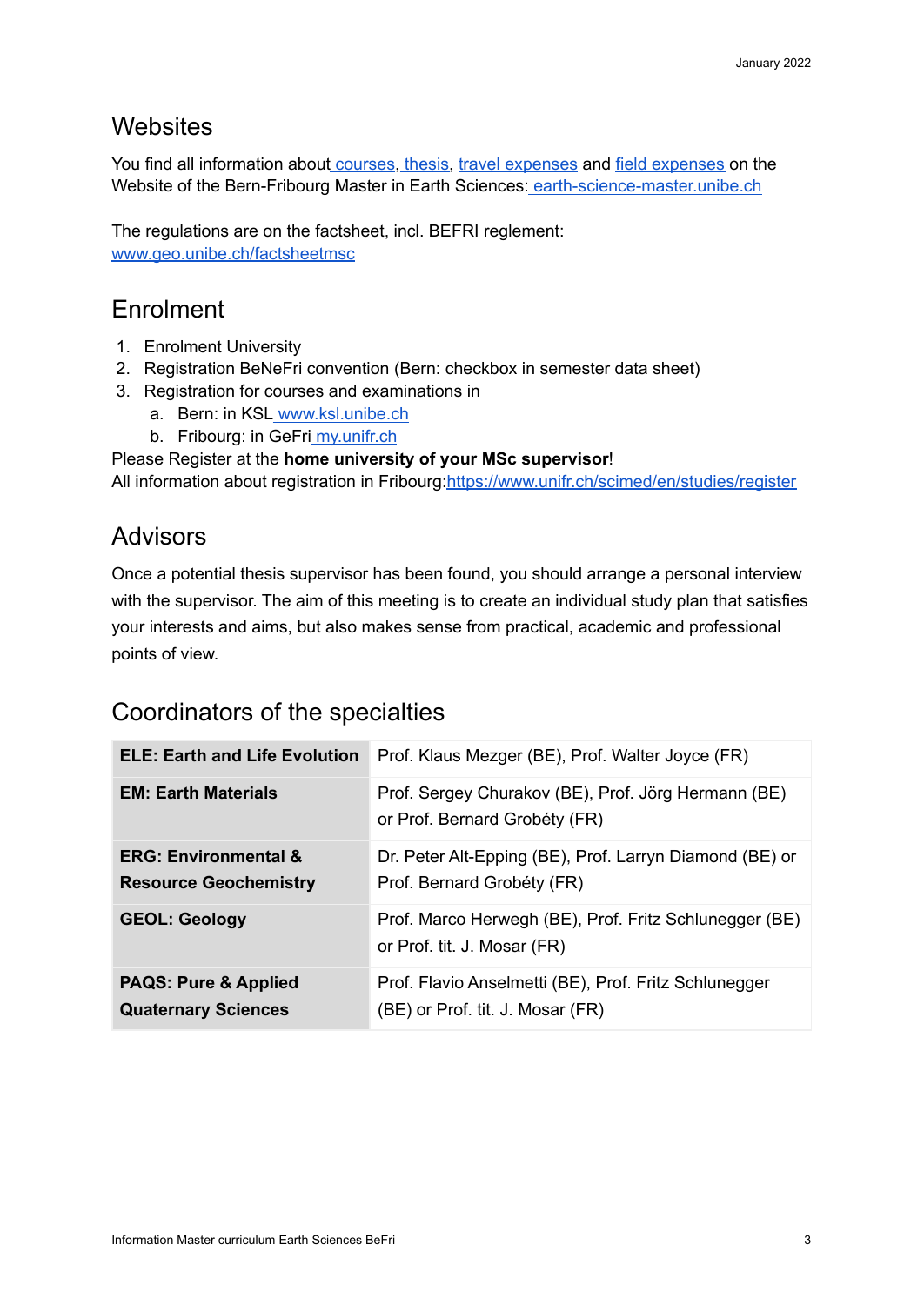#### Degree structure

| <b>Modul A</b>           | <b>Modul B</b>           | <b>Modul C</b>          | <b>Modul D</b>         |
|--------------------------|--------------------------|-------------------------|------------------------|
| <b>Mandatory Courses</b> | <b>Specialty Courses</b> | <b>Elective Courses</b> | <b>Research Thesis</b> |
| 6 EC                     | 30 EC                    | 24 EC                   | 60 EC                  |

#### Modul A: Soft Skills (mandatory)

| <b>Bern</b>                          | <b>Fribourg</b>                        |
|--------------------------------------|----------------------------------------|
| • Dynamic Alps $(3 EC)$ ,            | • Dynamic Alps $(3 EC)$                |
| Excursion: first week of autumn      | Excursion: first week of autumn        |
| semester                             | semester                               |
| • Soft Skills I                      | • Further Soft Skills                  |
| Communication in Earth Sciences (1.5 | Academic English for science I, B2 (3) |
| EC), Paper and Poster                | EC)                                    |
| • Soft Skills II                     | Academic English I, C2                 |
| Research Seminar (1.5 EC)            | Academic English II, C2                |
| 2 oral presentations                 | Philosophie et éthique des Sciences    |
| attendance at 30 seminar talks       | Sciences et société                    |

### Registration for Courses and Examinations

| <b>Courses held entirely in Bern</b>                                                                                                                                                     | <b>Courses held entirely in Fribourg</b> |                                                                                                                                                                                     |
|------------------------------------------------------------------------------------------------------------------------------------------------------------------------------------------|------------------------------------------|-------------------------------------------------------------------------------------------------------------------------------------------------------------------------------------|
| www.ksl.unibe.ch<br>Login with campus account<br>Registration for excursions<br>in KSL (further information<br>by email)                                                                 | 1 <sup>st</sup> semester:                | a) Email to lecturer for course<br>registration<br>b) Secretary's Office sends list to<br>University for BEFRI Convention<br>c) Wait for Login information for<br>GeFri_my.unifr.ch |
| Registration deadlines:<br>Fall:<br>$\circ$<br>October, 8 <sup>th</sup><br>Spring:<br>$\circ$<br>3 days after start of<br>lectures<br>Check "registration"<br>$\circ$<br>periods" in KSL | Further<br>semesters:                    | a) Checkbox BeNeFri Convention in<br>www.selfservice.studis.unibe.ch<br>(every semester)<br>b) Then registration of courses in<br>GeFri online Database<br>my.unifr.ch              |

### **Examinations**

- Registration **at the latest 14 days** before the examination date (same for withdrawal!)
	- $\triangleright$  If registered, but failure to attend = lowest possible grade (1)
- If you fail an examination you may sit it only once more (second mark is valid)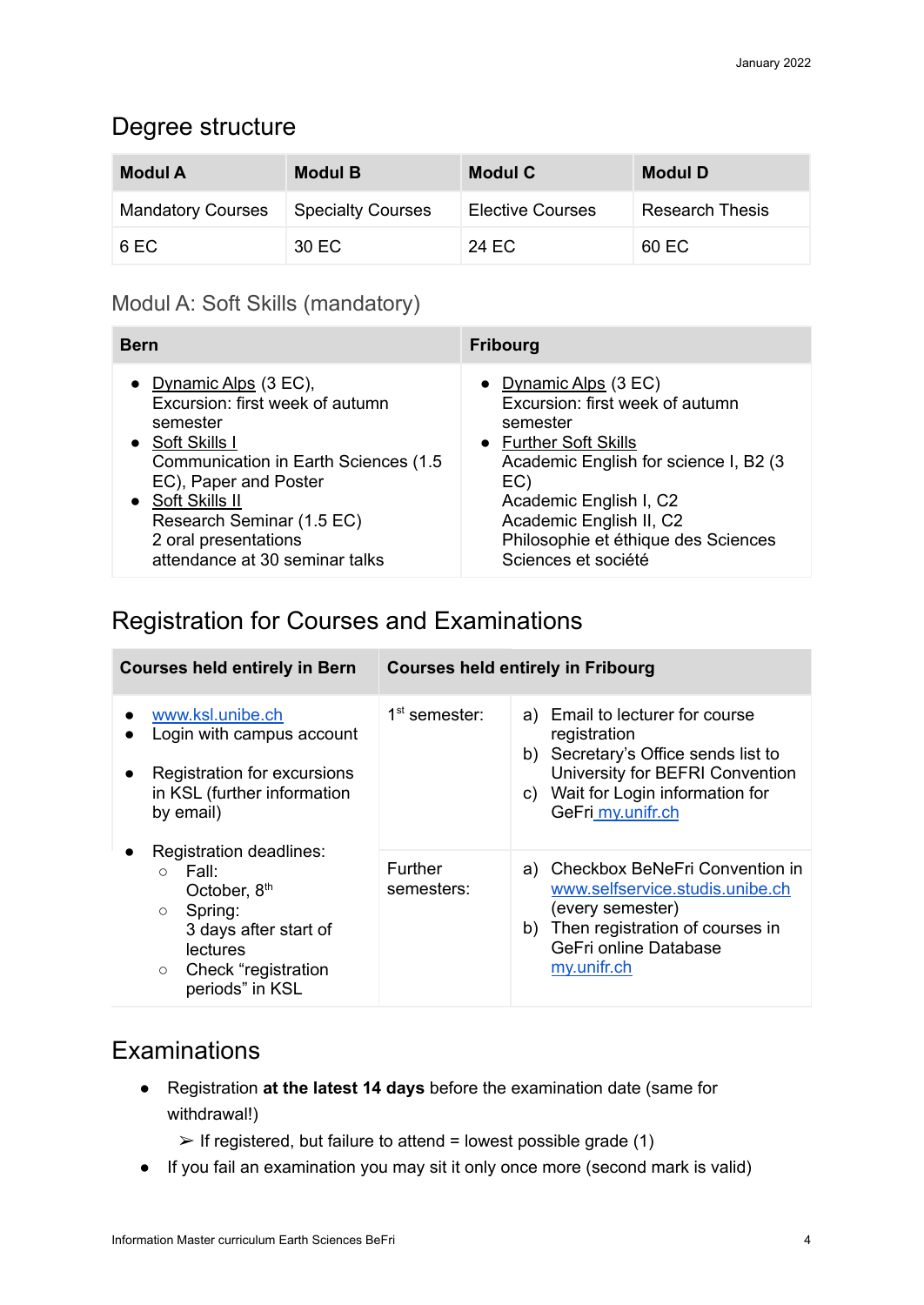## Course Teaching System KSL (Bern)

| <b>KSL, Bern</b>                                                                                                                                                                                                                                                                                                                                                                                                                                                                                                                                                                                                                                                                          | GeFri, Fribourg |
|-------------------------------------------------------------------------------------------------------------------------------------------------------------------------------------------------------------------------------------------------------------------------------------------------------------------------------------------------------------------------------------------------------------------------------------------------------------------------------------------------------------------------------------------------------------------------------------------------------------------------------------------------------------------------------------------|-----------------|
| www.ksl.unibe.ch<br>Login with campus account<br>1) Choose the courses<br>o transfer to "planning"<br>$\circ$ "place requested" (= Platzantrag)<br>2) Planning view: Control of registration<br>no more dark grey courses<br>$\circ$<br>"Open to course registration"<br>○ Yellow "LV" means "registered<br>for course"<br>3) Registration for examinations:<br>o Purple courses are "Open to<br>registration to exam"<br>○ Yellow "LK" means "registered<br>for examination"<br>Have a look at the manual and legend<br>Search with coursenumber or<br>coursename you find on internal<br>course calendar on the website<br>Consider deadlines!<br>Courses held in Fribourg are visible, |                 |
| but can only be registered for in GeFri.                                                                                                                                                                                                                                                                                                                                                                                                                                                                                                                                                                                                                                                  |                 |

#### **Courseware**

| Ilias, Bern                                                                                                                             | <b>Moodle, Fribourg</b>                                                        |
|-----------------------------------------------------------------------------------------------------------------------------------------|--------------------------------------------------------------------------------|
| • www.ilias.unibe.ch<br>• Login with campus account or direct<br>links in KSL<br>• Magazin / Phil. Nat. Fakultät /<br>Erdwissenschaften | • www.moodle.unifr.ch<br>• Login with your unifr email address and<br>password |

### Information channels

| <b>Bern</b>                               | <b>Fribourg</b>                            |
|-------------------------------------------|--------------------------------------------|
| Information coming from the University of | Information coming from the University of  |
| Bern (Earth Sciences, Dean's office etc.) | Fribourg (Earth Sciences, Dean's office    |
| are sent to the students unibe email      | etc.) are sent to the students unifr email |
| address (not to the unifr address).       | address (not to the unibe address).        |